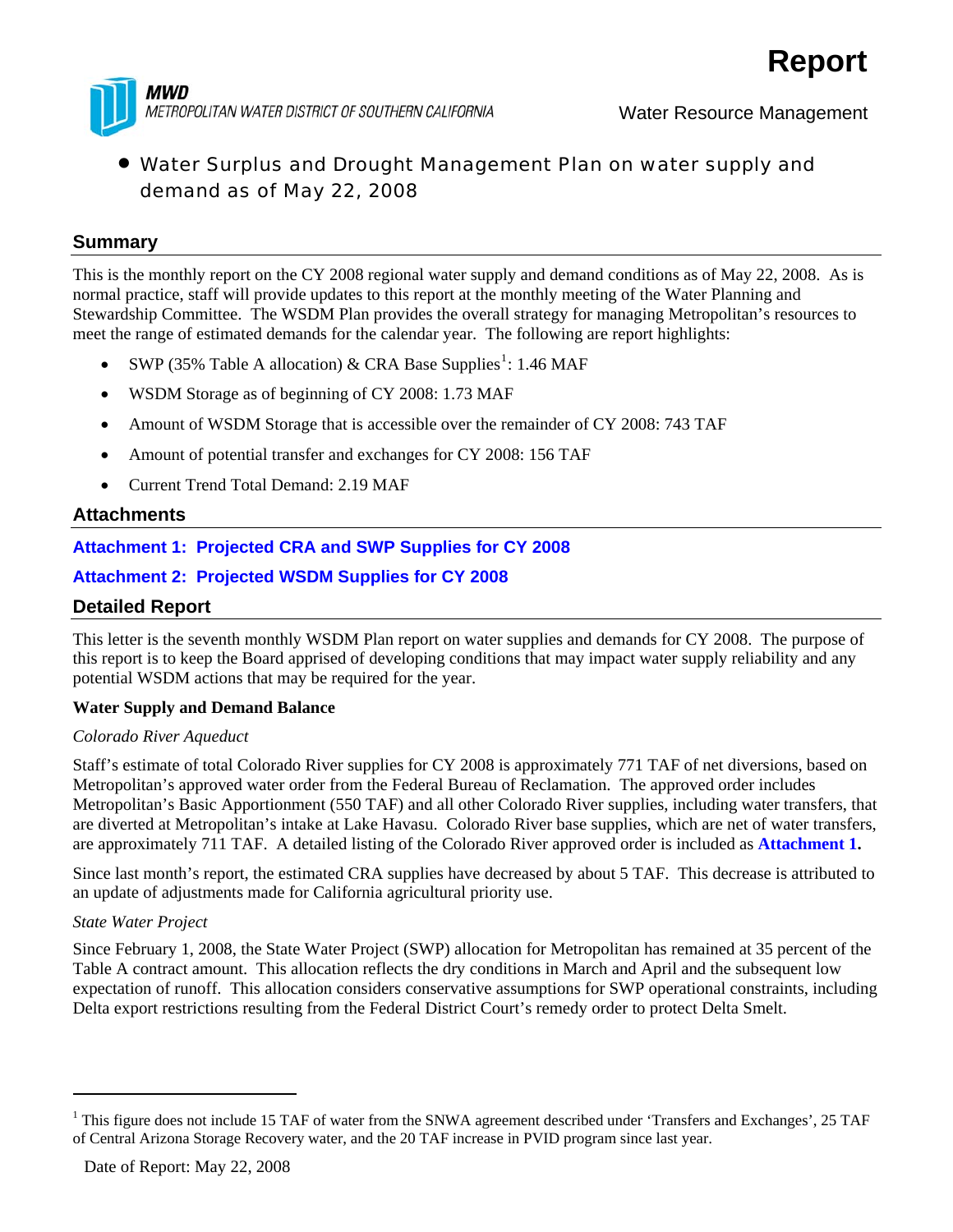# Board Report (Water Surplus and Drought Management Plan on water supply and demand as of May 22, 2008)

Since last month's report, there have been no changes in the projected amount of SWP supplies for CY 2008. Under the current 35 percent allocation, Metropolitan is planning on receiving a total CY 2008 SWP supply of 753 TAF. A detail listing of SWP supplies is listed in **Attachment 1.**

#### **Water Demands**

Metropolitan water demand is projected to be 2.19 MAF at the current trend, with a range of 1.98 MAF under wet/cool conditions to 2.37 MAF under hot/dry conditions. This range of estimated demand is included in Metropolitan's projections of its rates and revenues. It also reflects that the replenishment program has been discontinued, and that the Interim Agricultural Water Program deliveries are reduced by 30 percent. The total demands do not include deliveries of water as part of the exchange with Desert Water Agency and Coachella Valley Water District (DWCV). At this time, Metropolitan intends to recover water stored in the Advance Delivery Account agreement with those two agencies.

Since last month's report, total demand at the current trend has increased by approximately 62 TAF.

#### **WSDM Supplies and Management Actions**

#### *WSDM Storage Portfolio*

In addition to base CRA and SWP supplies, Metropolitan has approximately 1.73 MAF of storage in its WSDM resource portfolio as of the beginning of CY 2008. The available WSDM supplies and management actions for calendar year 2008 are approximately 743 TAF. This estimate reflects the contractual minimum amounts of the programs and/or the agreed upon increase in minimum contractual amounts with banking partners. Some of the programs also have contract provisions that allow for a supply increase in relation to an increase in SWP allocation. Detailed program level estimates of operational WSDM supplies for 2008 under the current SWP allocation, along with projected storage levels, are shown in **Attachment 2**. Metropolitan staff will continue to work cooperatively with its member agencies and other partners to ensure coordination and effective program management. **Attachment 2** also shows the programs under development and separates out emergency storage reserves in Metropolitan's reservoirs, showing the additional emergency storage available within DWR's storage facilities. At this time, Metropolitan has access to approximately 674 TAF of emergency storage supplies.

Since last month's report, there has been a decrease of approximately 3 TAF in the projected amount of water available to Metropolitan from the Central Valley Storage Programs, a decrease of 10 TAF from Los Angeles' Supplemental Storage Program due to water quality issues, an increase of approximately 3 TAF of Lake Mead ICS water, and a 4 TAF decrease in the projected amount of water available from the conjunctive use programs. These factors decreased the available WSDM storage supplies by approximately 24 TAF for the CY 2008.

#### *Transfers/Exchanges*

In November 2007, the Board authorized the General Manager to enter into an agreement with the State Water Project Contractors Authority to pursue up to 200 TAF of water transfer agreements with sellers located in the Sacramento and San Joaquin valleys for CY 2008. Staff is currently developing up to 41 TAF in the Sacramento Valley (net of delta conveyance losses), and up to 21 TAF south of the Delta.

In addition to these State Water Project transfers, there is 25 TAF of recovered water from the 1992 Central Arizona groundwater storage program and approximately 20 TAF of increased PVID fallowing from last year that would increase CY 2008 supplies. Furthermore, an exchange agreement that started in 2002 with the SNWA allows Metropolitan to store unused Nevada apportionment of Colorado River water in California. Most recently, an additional 15 TAF acre-feet from this agreement was stored for CY 2008. In subsequent years, Nevada may request recovery of this stored water. In April, the Board approved the joint funding agreement for the Drop 2 Reservoir Project that will result in approximately 34 TAF of new supplies available in CY 2008. These Colorado River actions could produce a combined total of 94 TAF acre-feet in CY 2008, bringing the total amount of transfers and exchanges identified for the year to 156 TAF.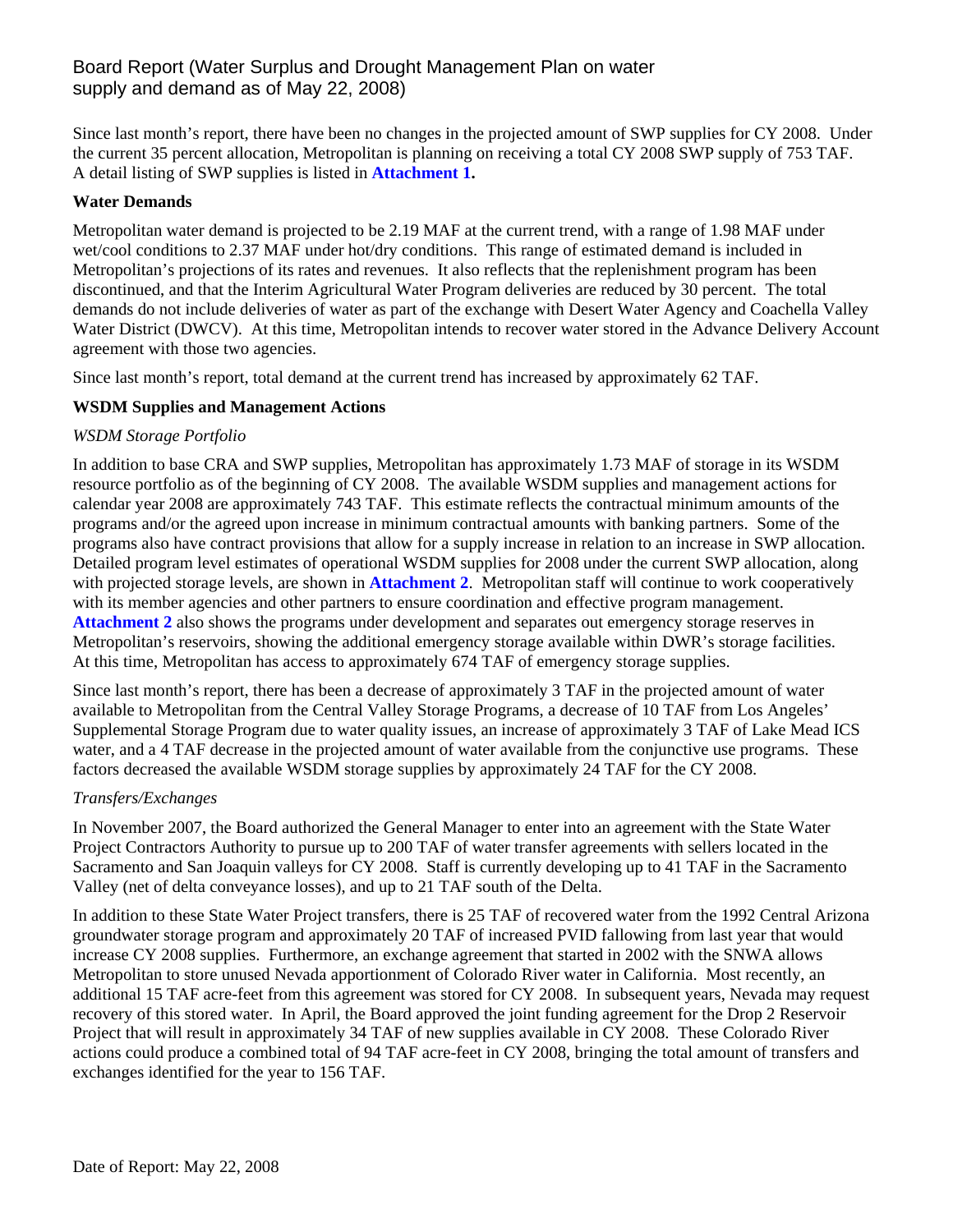# Board Report (Water Surplus and Drought Management Plan on water supply and demand as of May 22, 2008)

#### **Water Balance and Actions**

With currently allocated supplies on the SWP and CRA of 1.46 MAF, Metropolitan would be required to execute approximately 728 TAF of WSDM actions to meet the current trend total demand of 2.19 MAF.



The table below shows the current estimate of the actions that will be taken to balance the currently allocated SWP and CRA base supplies and demand.

| <b>Table of Identified WSDM Actions</b> | <b>Actions Under Current Trend Demand</b> |
|-----------------------------------------|-------------------------------------------|
| <b>Transfers</b>                        | <b>156 TAF</b>                            |
| <b>Central Valley Programs</b>          | <b>188 TAF</b>                            |
| In-Basin Groundwater                    | 50 TAF                                    |
| Surface Water                           | 334 TAF                                   |
| TOTAL                                   | <b>728 TAF</b>                            |

In the situation that calendar year demands exceed identified WSDM actions, the additional supply needs will be supplemented by surface storage reserves. Conversely, if the demands turn out to be lower than anticipated, the excess supply will be stored in surface reservoirs, enhancing the flexibility for calendar year 2009.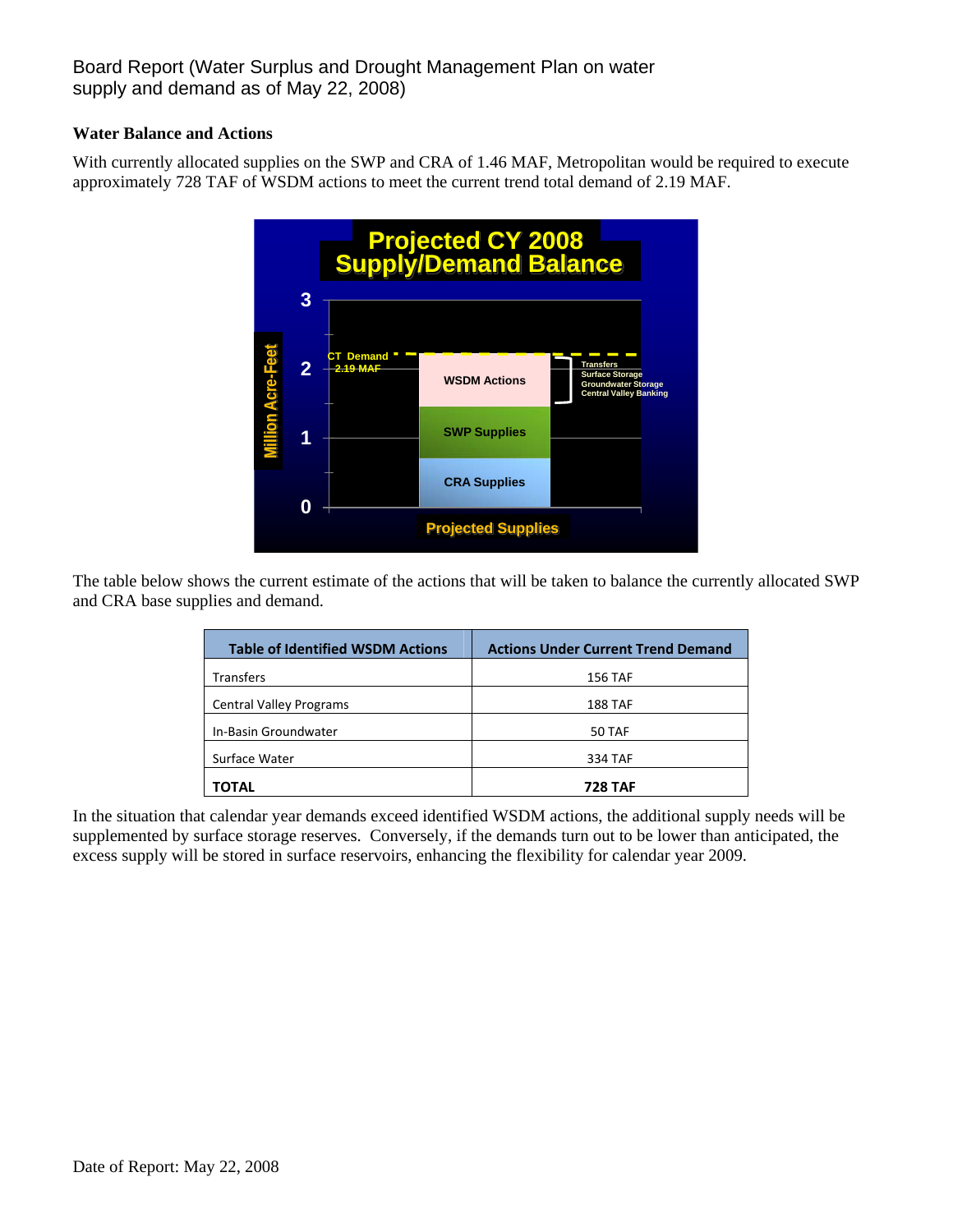# Board Report (Water Surplus and Drought Management Plan on water supply and demand as of May 22, 2008)

The table below shows that Metropolitan has a total of 1.36 MAF in surface water storage, of which 682 TAF is available for dry-year yield. Under the current demand and supply projections, 334 TAF of surface water would be utilized, along with the other WSDM actions, to meet the current trend demand. Based on the table below, a balance of 348 TAF of surface water would still be available in dry year storage.

| <b>Storage</b>                         | <b>Emergency</b><br><b>Storage</b> | Dry-Year | Total     |
|----------------------------------------|------------------------------------|----------|-----------|
| Diamond Valley Lake, Lake Mathews, and |                                    |          |           |
| Lake Skinner                           | 319,200                            | 452,700  | 771,900   |
| <b>Flex Storage</b>                    |                                    | 203,600  | 203.600   |
| Lake Mead ICS                          |                                    | 25,700   | 25,700    |
| <b>DWR Emergency Storage</b>           | 354,300                            |          | 354,300   |
| <b>Total</b>                           | 673,500                            | 682,000  | 1,355,500 |
| Projected Take at Current Trend Demand |                                    | 334,041  | 334,041   |
| <b>Remaining Balance</b>               | 673,500                            | 347,959  | 1,021,459 |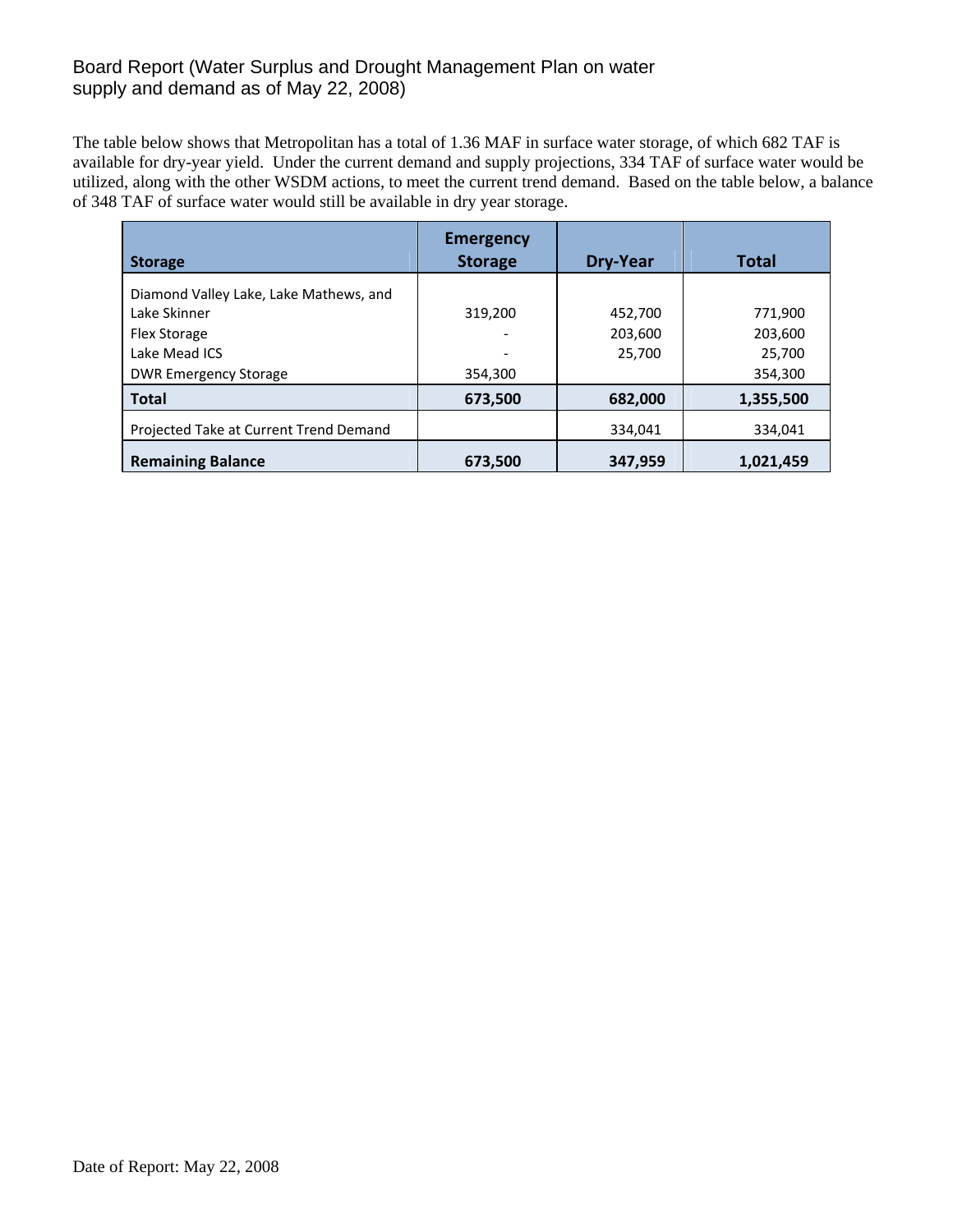| CY 2008 Projected CRA and SWP Supplies                         |           |  |  |
|----------------------------------------------------------------|-----------|--|--|
| Colorado River Approved Order                                  |           |  |  |
| <b>Basic Total Apportionment</b>                               | 550,000   |  |  |
| <b>IID-MWD Conservation Program</b>                            | 85,000    |  |  |
| Water Exchanged with SDCWA (IID Transfer & All American Canal  |           |  |  |
| Lining)                                                        | 71,500    |  |  |
| Canal Lining Water to MWD                                      | 4,500     |  |  |
| Central Arizona storage recovery                               | 25,000    |  |  |
| Lower Colorado Water Supply Project                            | 6,679     |  |  |
| <b>PVID Land Fallowing</b>                                     | 82,109    |  |  |
| Southern Nevada Water Authority Water Exchange                 | 15,000    |  |  |
| MWD Water Budget Agricultural Adjustment                       | $-68,474$ |  |  |
| $-69,910$<br>Priority 1,2, and 3b                              |           |  |  |
| <b>Imperial ID</b><br>0                                        |           |  |  |
| 5,331<br>Coachella Valley WD                                   |           |  |  |
| Misc and Indian PPR's<br>$-3,895$                              |           |  |  |
| <b>Colorado River Supplies Total</b>                           | 771,314   |  |  |
| <b>State Water Project Supplies</b>                            |           |  |  |
| Table A (35 percent allocation)                                | 669,025   |  |  |
| Turnback pool                                                  | 1,689     |  |  |
| Carryover and 14b                                              | 0         |  |  |
| Desert Water/Coachella Valley exchange (Table A/Turnback Pool) | 60,036    |  |  |
| San Bernardino Valley MWD Coordinated Operation Agreement      | 20,000    |  |  |
| Port Hueneme Agreement                                         | 1,850     |  |  |
| <b>State Water Project Supplies Total</b>                      | 752,600   |  |  |
| <b>Total</b>                                                   | 1,523,914 |  |  |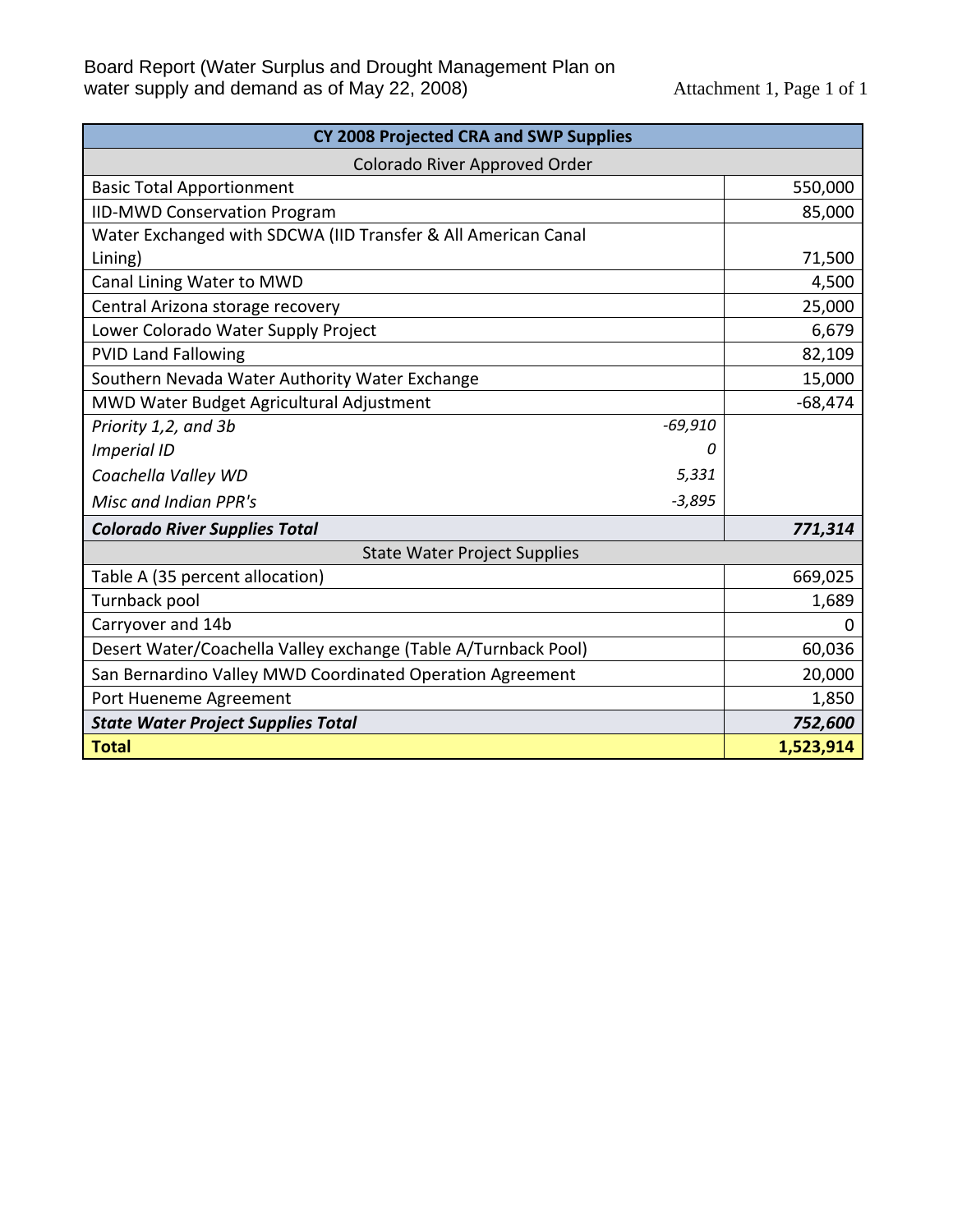# **Projected WSDM Supplies for CY 2008**

| Program                                                     | 1/1/2008 Storage<br><b>Levels</b> | <b>Amount Available</b><br>at 35% SWP<br><b>Allocation</b> | <b>CY 2008 Put</b><br><b>Capacity</b> |
|-------------------------------------------------------------|-----------------------------------|------------------------------------------------------------|---------------------------------------|
| <b>CRA Storage</b>                                          |                                   |                                                            |                                       |
| Advance Delivery Account (DWCV) *                           | 121,400                           | 0                                                          | 150,000                               |
| Lake Mead ICS Account                                       | 25,700                            | 25,700                                                     | 200,000                               |
| Central Arizona Underground Storage Demonstration Project * | 64,100                            | 0                                                          | 0                                     |
| <b>Subtotal</b>                                             | 211,200                           | 25,700                                                     | 350,000                               |
| <b>SWP Storage</b>                                          |                                   |                                                            |                                       |
| <b>EWA Wet/Dry Exchange</b>                                 | 50,000                            | 50,000                                                     |                                       |
| Arvin Edison Storage Program                                | 189,400                           | 41,000                                                     | 45,000                                |
| Semitropic Storage Program                                  | 250,300                           | 127,700                                                    | 31,675                                |
| Kern Delta Storage Program                                  | 31,300                            | 10,000                                                     | 55,000                                |
| SBVMWD Coord. Operating Agmt.                               | 50,000                            | 0                                                          | O                                     |
| Mojave Storage Program                                      | 18,900                            | 8,500                                                      | 0                                     |
| Castaic Lake (Flex Storage)                                 | 138,600                           | 138,600                                                    | 15,400                                |
| Lake Perris (Flex Storage)                                  | 65,000                            | 65,000                                                     | 0                                     |
| <b>Subtotal</b>                                             | 793,500                           | 440,800                                                    | 147,075                               |
| <b>In-Region Dry-Year Storage</b>                           |                                   |                                                            |                                       |
| Diamond Valley Lake                                         | 390,100                           | 200,000                                                    | 213,000                               |
| Lake Mathews & Lake Skinner                                 | 27,200                            | 27,200                                                     | 86,500                                |
|                                                             |                                   | Up to stored                                               |                                       |
| Cyclic - USG                                                | 48,300                            | volume<br>Up to stored                                     | 0                                     |
| Cyclic - PM (Three Valleys)                                 | 15,300                            | volume                                                     | 0                                     |
| Cyclic - IEUA (Chino Basin)                                 | 0                                 | 0                                                          | 0                                     |
| Conj. Use - IEUA/TVMWD (Chino Basin)                        | 88,000                            | 22,000                                                     | 12,000                                |
| Conj. Use - Long Beach (Cent. Basin)                        | 9,800                             | 2,150                                                      | 3,250                                 |
| Conj. Use - Long Beach (Lakewood)                           | 1,800                             | 0                                                          | 900                                   |
| Conj. Use - Foothill (Raymond and Monkhill)                 | 3,400                             | 0                                                          | 2,250                                 |
| Conj. Use - Calleguas (N. Las Posas)                        | 59,700                            | 6,000                                                      | 0                                     |
| Conj. Use - MWDOC (Orange County Basin)                     | 49,700                            | 11,000                                                     | 15,000                                |
| Conj. Use - Three Valleys (Live Oak)                        | 700                               | 700                                                        | 750                                   |
| Conj. Use - Three Valleys (upper Claremont)                 | 0                                 | 0                                                          | 750                                   |
| Conj. Use - Compton                                         | 1,100                             | 300                                                        | 0                                     |
| Conj. Use - Western                                         | 400                               | 400                                                        | 3,000                                 |
| Supplemental Storage Program (Los Angeles)                  | 20,000                            | 0                                                          | 0                                     |
| Supplemental Storage Program (MWDOC)                        | 7,000                             | 7,000                                                      |                                       |
| <b>Subtotal</b>                                             | 722,500                           | 276,750                                                    | 337,400                               |
| <b>Total</b>                                                | 1,727,200                         | 743,250                                                    | 834,475                               |

\*Both DWCV and the Central Arizona amounts have been shown as zero because they have been accounted for already in base supplies.